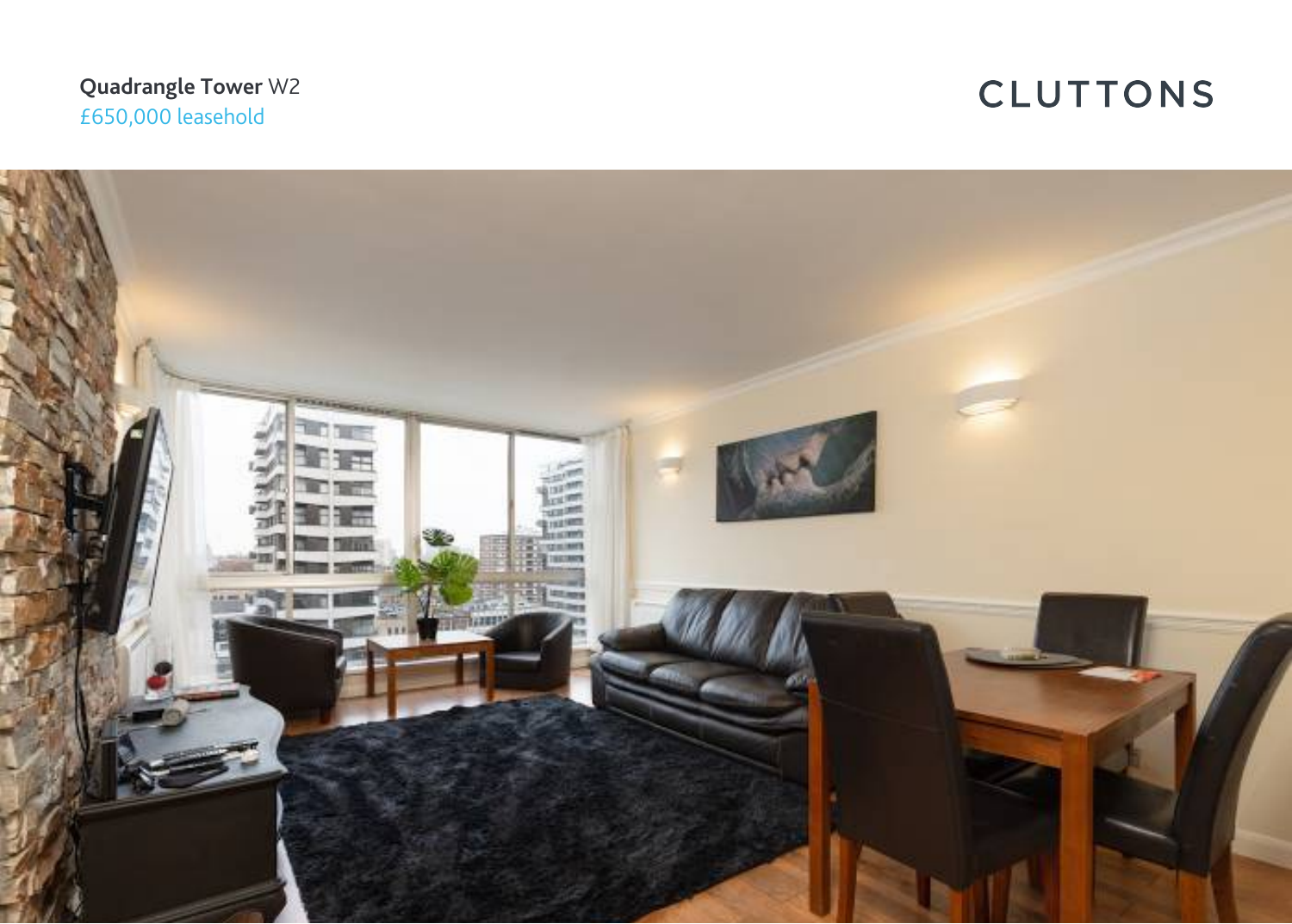### cluttons.com

## **An immaculatly presented one bedroom apartment set within a popular purpose built block.**

An opportunity to acquire a recently refurbished apartment in this increasingly popular development forming part of the Hyde Park Estate. Within a gated development the apartment is located on the ninth floor and comprises a bright and airy reception/dining room with impressive view across London's skyline, a separate kitchen, good sized bedroom and a family bathroom.

T**he dev**e**lopmen**t **has r**e**cently been t**hrough major internal refurbishments and boasts 24 hour concierge, residents lifts and communal gardens.

**T**he Quadrangle i**s** extrem**e**ly well located within easy reach of Hyde Park, Marble Arch and Connaught Village. Nearby underground stations include Edgware Road (Circle/District and Bakerloo Lines), Lancaster Gate (Central Line) and Paddington Station (Circle/District, Bakerloo and Hammersmith & City Lines including the Heathrow Express. For motorists the A40 is also nearby. Hyde Park is within walking distance as is Oxford Street where the famous Selfridges store can be found.



Approximate gross internal area: 633 sq ft (58.81 sq m) EPC rating: C | Ref: ALB200123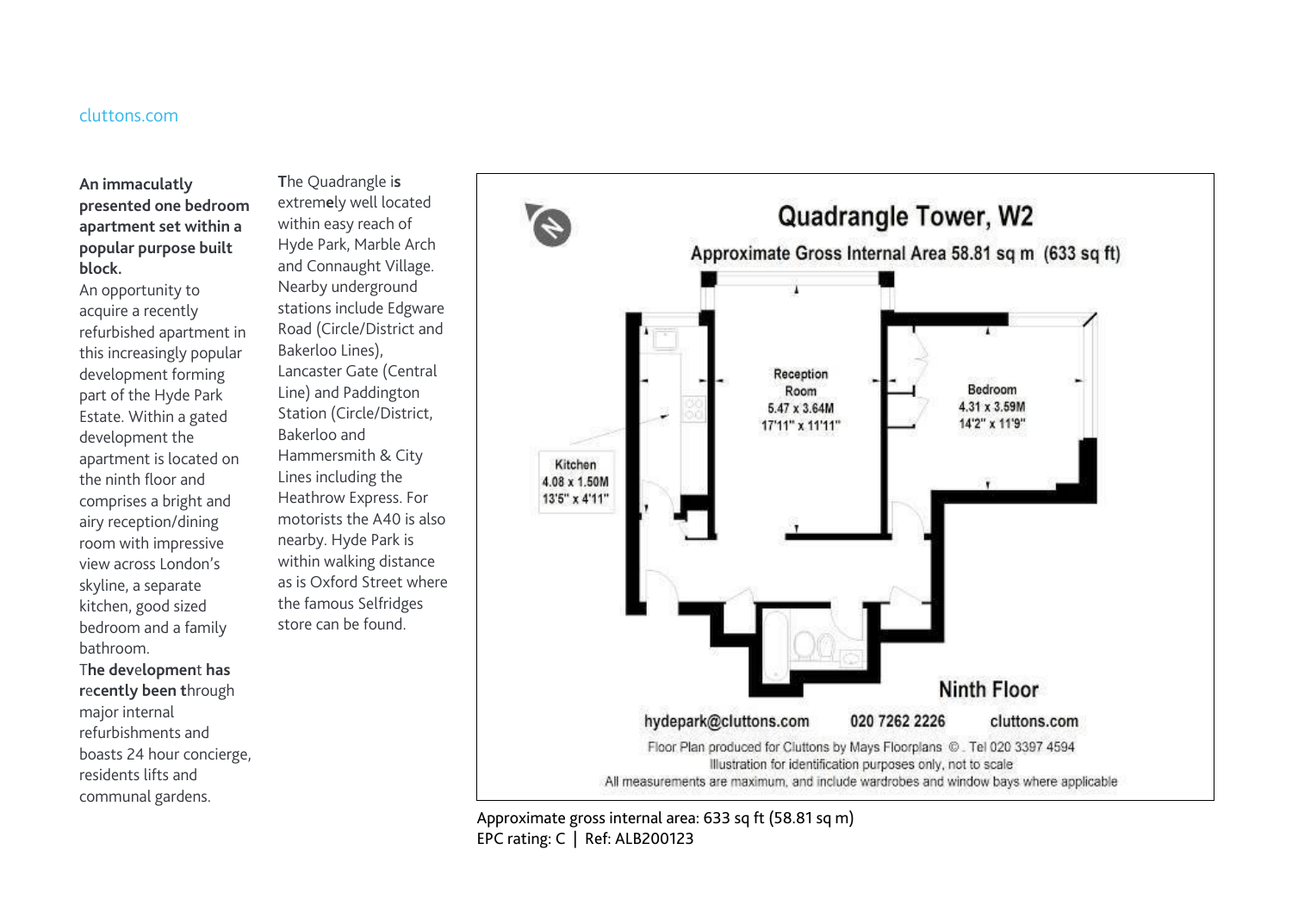